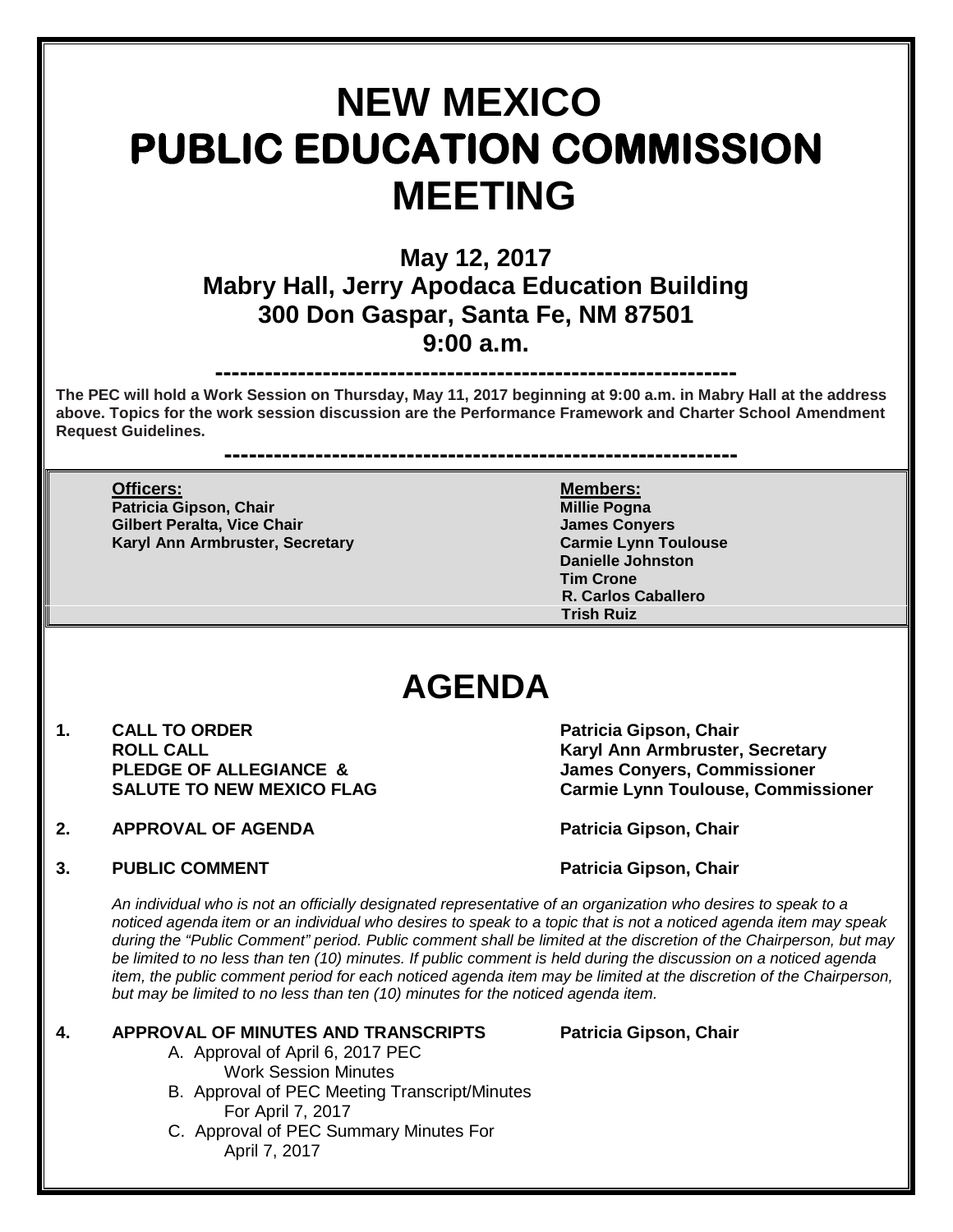#### **5. DISCUSSION AND POSSIBLE ACTION ON Katie Poulos, Director CHARTER SCHOOL AMENDMENTS Options for Parents and Families**

- A. La Tierra Montessori
	- i. Grade Change Remove  $7<sup>th</sup>$  and  $8<sup>th</sup>$  grade
	- ii. Grade Change Add Pre-K
	- iii. Alteration of agricultural location
	- iv. Verbiage change if Amendment 1 passes
	- v. Verbiage change
- B. Mission Achievement & Success
	- i. Enrollment Cap Increase

#### **6. REPORT FROM OPTIONS FOR PARENTS & THE Katie Poulos, Director CHARTER SCHOOL DIVISION--DISCUSSION AND POSSIBLE ACTIONS**

#### A. Charter School Division Update

- B. Report on Governance Changes
	- i. J. Paul Taylor
	- SAB<sub>F</sub>
	- iii. ABQ School of Excellence
	- iv. Amy Biehl High School
	- v. Cariños de Los Niños
	- vi. Media Arts
	- vii. Monte del Sol
	- viii. New America School-NM
	- ix. South Valley Prep
	- x. The Montessori Elementary &Middle
	- xi. Estancia Valley
	- xii. NM School for the Arts
	- xiii. SAMS
	- xiv. SW Secondary Learning Center
	- xv. Technology Leadership
	- xvi. Walatowa Charter
- C. Report on School Closures

#### **7. DISCUSSION AND POSSIBLE ACTION TO Patricia Gipson, Chair CONSIDER FUTURE CHARTER REVOCATION HEARING REGARDING DZIT DITL'OOI SCHOOL OF EMPOWERMENT, ACTION AND PERSEVERANCE (DEAP) BASED ON REPORTED PROBLEMS WITH ORGANIZATIONAL STRUCTURE, FINANCIAL ADMINISTRATION AND FINANCIAL REPORTING, AND LACK OF AN EDUCATION LEADER**

- **8. DISCUSSION AND POSSIBLE ACTION ON THE Patricia Gipson, Chair PROPOSED LA PROMESA CORRECTIVE ACTION PLAN**
- **9. DISCUSSION AND POSSIBLE ACTION ON Patricia Gipson, Chair PUBLIC IMPACT CONTRACT REGARDING THE PERFORMANCE FRAMEWORK**
- **10. DISCUSSION AND POSSIBLE ACTION ON Patricia Gipson, Chair CONTRACT NEGOTIATIONS WITH RENEWAL SCHOOLS CURRENTLY NOT UNDER CONTRACT**